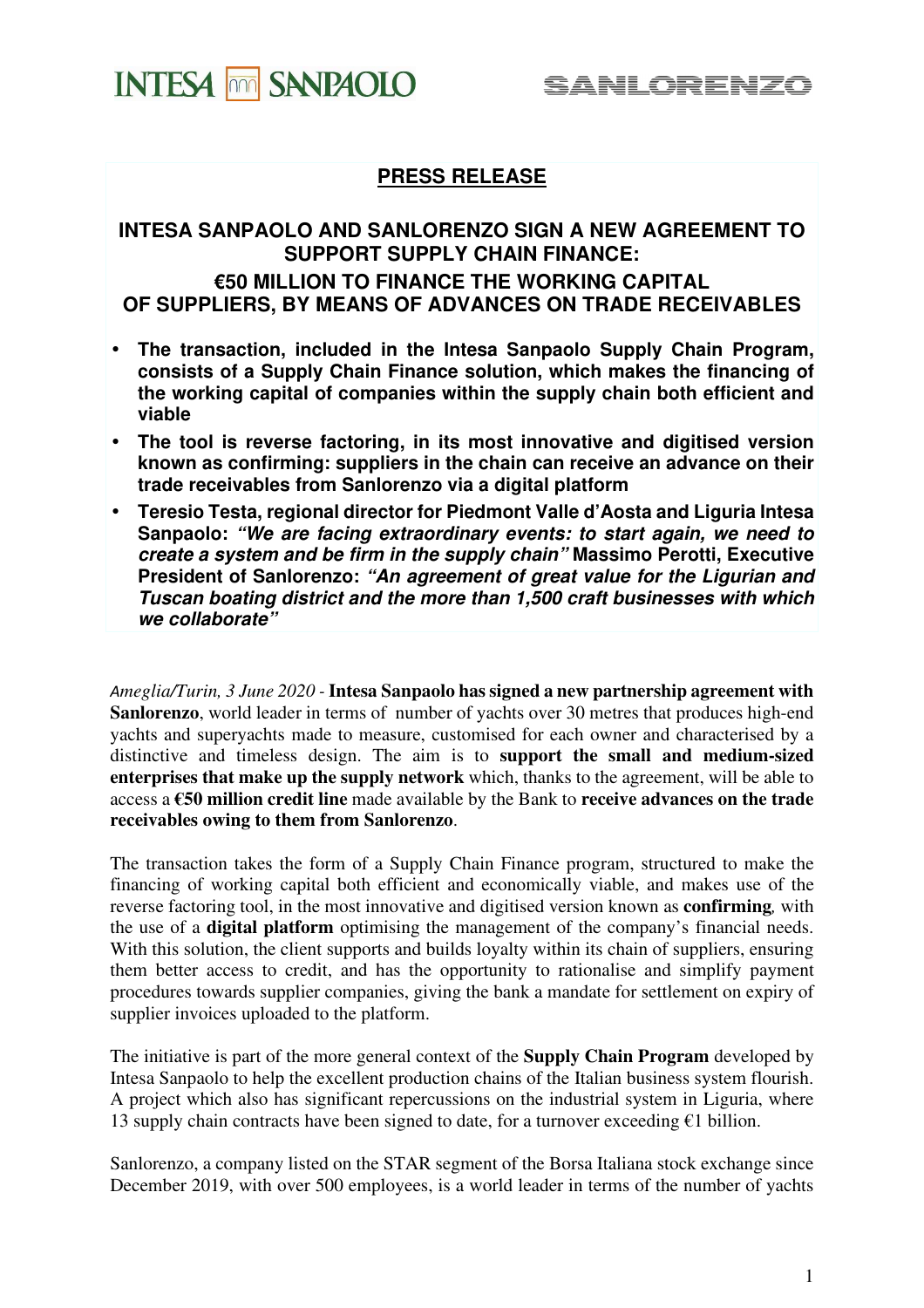over 30 metres. Its production is articulated over four production sites in La Spezia, Ameglia, Viareggio and Massa, within Europe's main boating district, bordered on one side by the Apuan Alps and on the other by the Tyrrhenian Sea, and recognised worldwide for its in-depth knowledge of the boating industry and for the presence of highly specialised local labour. In a radius of 50 km between the north of the Tuscan coast and the Ligurian Riviera di Levante, there are in fact more than 1,500 excellent craft businesses (specialising in the different phases from lamination to carpentry to joinery) which have been based here for a long time and with which Sanlorenzo works, involved in every phase of the production of a yacht made by hand and to measure according to the specific requests of the owners.

*"We are very satisfied with this transaction entered into with an excellent partner like Intesa Sanpaolo, which pays great attention to the Italian territorial districts. This agreement is of great value for Sanlorenzo, as well as for the more than 1,500 craft businesses working alongside us in the production of our yachts which will benefit from a concrete support tool, in a delicate moment like the current one, to continue to grow and develop together with Sanlorenzo" -* declared **Massimo Perotti, Executive President of Sanlorenzo** *-* who continues: "*We have one of the main boating districts in Europe between La Spezia and Viareggio, made up of truly excellent craft businesses with which we have been working for many years and which enable us to express the best quality and the highest level of customisation for our boats."*

For **Teresio Testa**, **head of the Piedmont, Valle d'Aosta and Liguria Directorate of Intesa Sanpaolo:** *"We are facing extraordinary events: to start again, we need to create a system and be firm in the supply chain. Today more than ever, the relationship between company and suppliers represents a fundamental link holding together the local productive fabric. And the strongest companies right now, together with the banking system, have to take responsibility for the companies in the supply chain which are smaller in size and therefore more fragile. The operation with Sanlorenzo is a response to this sense of responsibility. Together we want to pay attention and add value to the artisans operating in the area and the resources for growth and development."*

#### **Sanlorenzo S.p.A.**

Sanlorenzo is a worldwide leader in terms of number of yachts over 30 metres long. It is the only player in luxury boats to compete in different sectors with a single brand, producing yachts and superyachts tailored to every boat owner, characterised by a distinctive and timeless design.

Sanlorenzo's production is broken down into three divisions:

- Yacht Division composite yachts of a length between 24 and 38 metres;
- Superyacht Division superyachts in aluminium and steel of between 40 and 68 metres long;
- Bluegame Division sport utility yachts of a length between 13 and 22 metres.

Sanlorenzo's production is articulated over four production sites located in La Spezia, Ameglia (SP), Viareggio (LU) and Massa. The sites are strategically located near to each other, so allowing significant operational efficiencies.

The Group employs around 500 people and cooperates with a network of 1,500 qualified craft enterprises. It can rely on an international distribution network and a widespread service network for customers all over the world.

In 2019, the Group generated net revenues from the sale of new yachts of around €456 million, adjusted EBITDA of €66 million and a Group net profit of €27 million.

#### www.sanlorenzoyacht.com